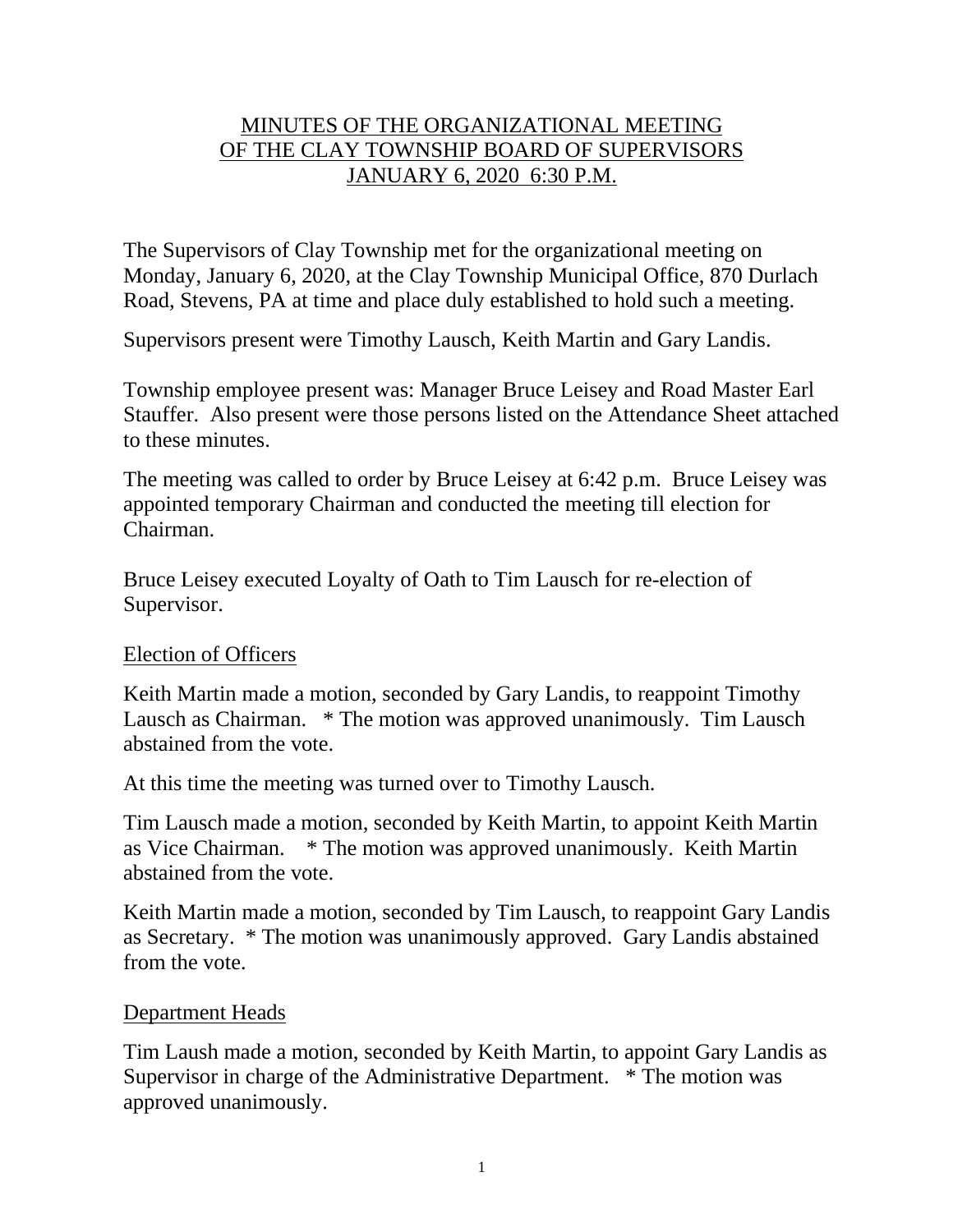Keith Martin made a motion, seconded by Gary Landis, to appoint Tim Lausch as Supervisor in charge of the Transportation and Public Works Department. \*The motion was approved unanimously.

Tim Lausch made a motion, seconded by Gary Landis to reappoint Keith Martin in charge of the Police Department and Emergency Services. \* The motion was approved unanimously.

## Tax Rate

The Board of Supervisors acknowledged the tax rate at 1.17 mills. This rate was established at the December 26, 2017 Board of Supervisors meeting.

The Board of Supervisors acknowledged the Local Services Tax of \$52.00 per person earning over \$12,000 in Clay Township. This rate was established at the December 8, 2008 Board of Supervisors meeting.

## **Banking Institution**

Gary Landis made a motion, seconded by Keith Martin, to appoint BB&T, as the Clay Township Banking institution for all General and Recreation funds, and for the Sewer Fund checking account for the year of 2020, and to authorize Keith Martin, Bruce Leisey and Gary Landis to co-sign checks and to require two signatures on all checks. \* The motion was approved unanimously.

Gary Landis made a motion, seconded by Keith Martin, to reappoint PLIGIT as the Clay Township Banking Institution for Liquid Fuels Funds and the General and Sewer Funds CDs and Rec Capital Improvement Fund Accounts for the year 2020, and to authorize Keith Martin, Bruce Leisey and Gary Landis to co-sign checks and to require two signatures on all checks. \* The motion was approved unanimously.

## Township Solicitor

Gary Landis made a motion, seconded by Keith Martin, to reappoint the firm of Mejia Law Group with Jennifer Mejia as the Township Representative, as the Clay Township Solicitor for 2020. The firm will be paid rates noted in the agenda. \* The motion was approved unanimously.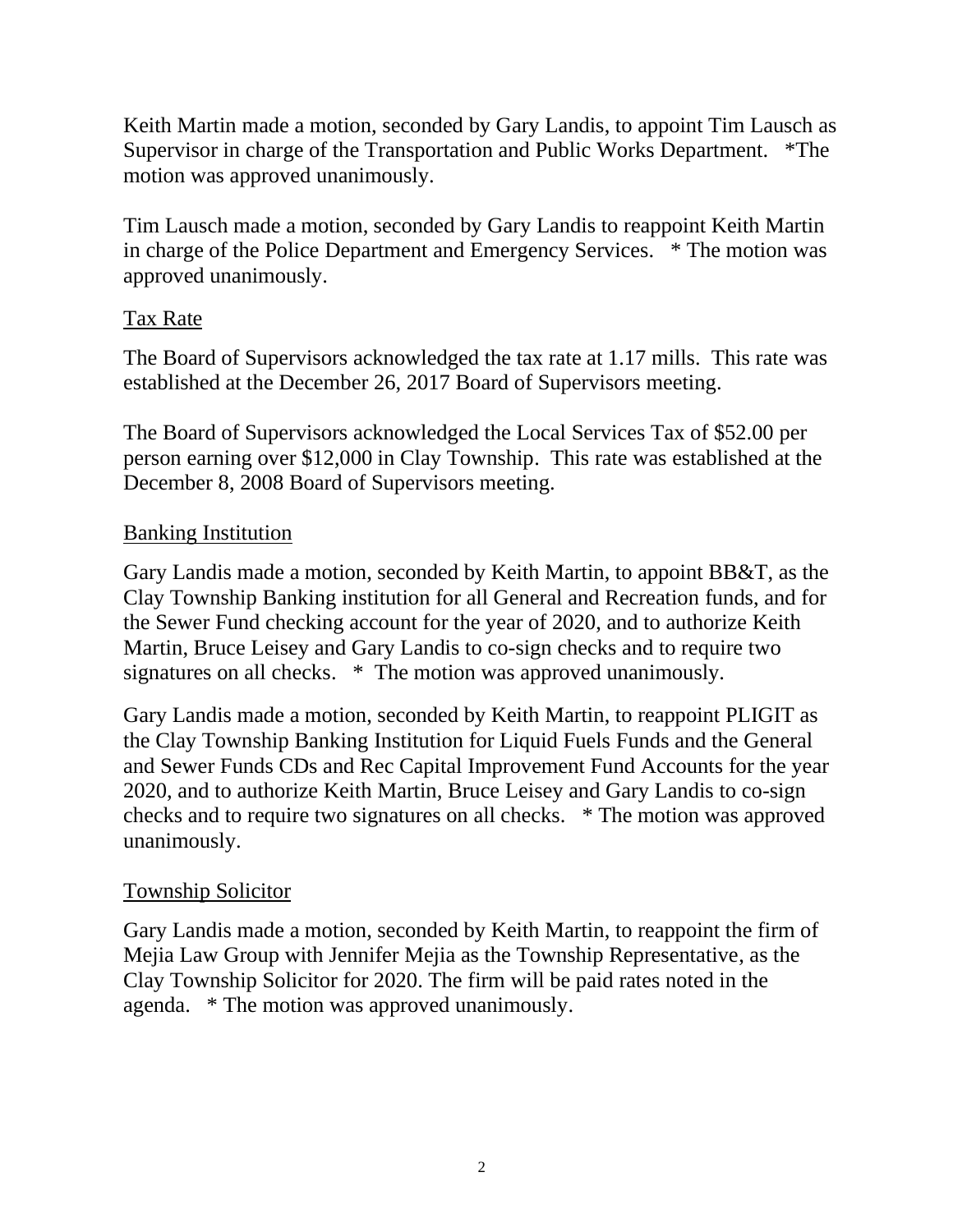## Engineering Firm

Keith Martin made a motion, seconded by Gary Landis, to reappoint Hanover Engineering Associates as the Clay Township engineer for 2020. Robert Lynn will be the Township's representative at the attached rates. \* The motion was approved unanimously.

# Township Manager/Treasurer/Assistant Secretary

Keith Martin made a motion, seconded by Gary Landis, to reappoint Bruce Leisey as Township Manager/Treasurer/Assistant Secretary for 2020. \*The motion was approved unanimously.

## Roadmaster

Keith Martin made a motion, seconded by Gary Landis, to reappoint Earl Stauffer as Township Roadmaster for 2020. \*The motion was approved unanimously.

## Sewage Enforcement Officer

Keith Martin made a motion, seconded by Gary Landis, to reappoint Marvin Stoner as Clay Township's Sewage Enforcement Officer for 2020 at the rate of \$300 per perk and probe(includes alternate site), \$100 per permit and \$50 per hour for other work. Len Spencer was appointed as the Alternate Sewage Enforcement Officer at the same rates. \* The motion was approved unanimously.

## Sewage Treatment Operator

Keith Martin made a motion, seconded by Gary Landis, to reappoint Clean Water, Inc. as operator for the Hopeland Wastewater Treatment Plant for 2020, at the rate of \$1,390 per month which is the same as 2019. \* The motion was approved unanimously.

## Assistant Zoning Officer/ Permit Officer

Keith Martin made a motion, seconded by Gary Landis, to appoint Thomas Zorbaugh as Zoning Officer, and Bruce Leisey as Assistant Zoning Officer for 2020. \* The motion was approved unanimously.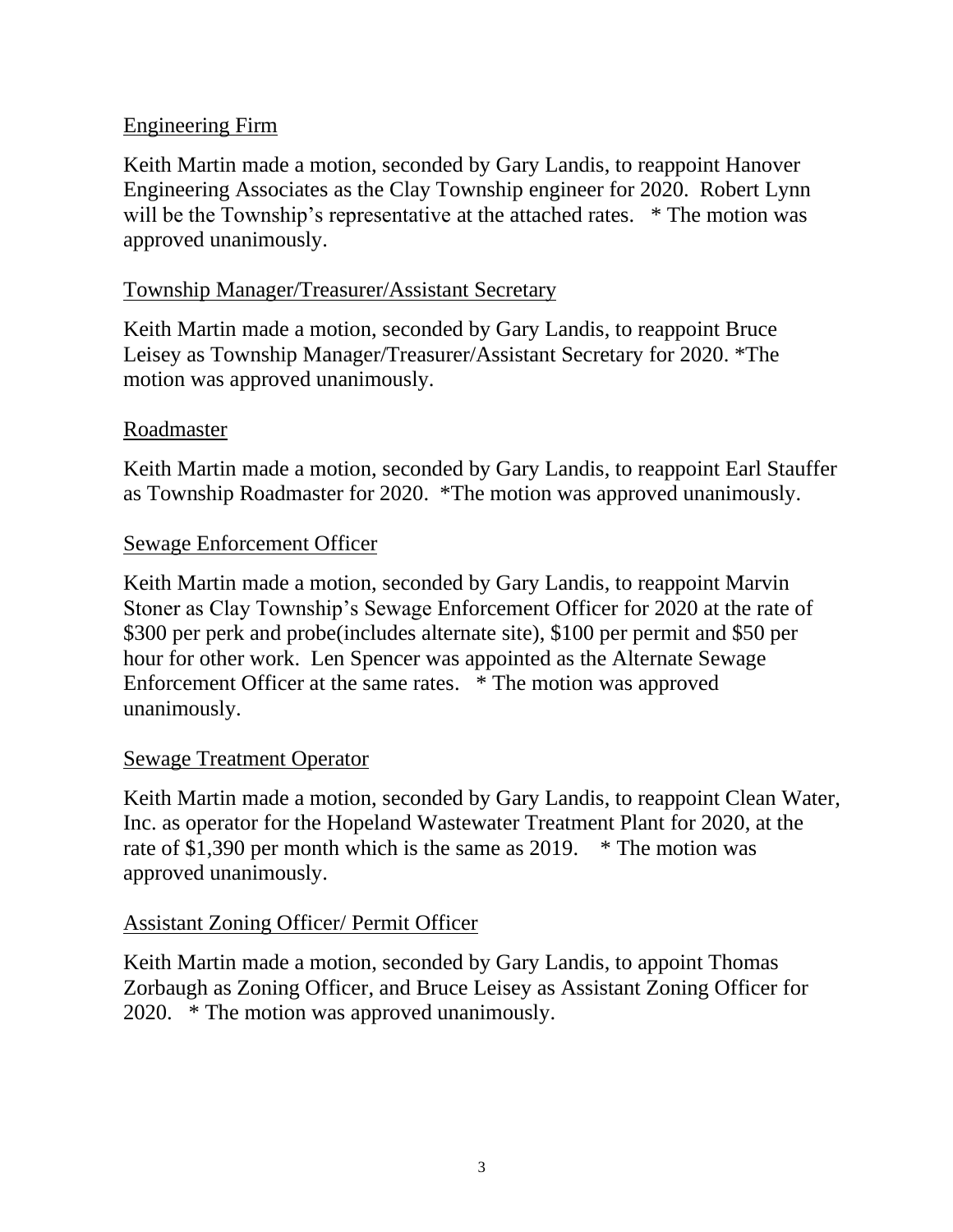## Vacancy Board

Keith Martin made a motion, seconded by Gary Landis, to reappoint Roger Kline, 650 Ridgeview Drive, Ephrata, PA to the Vacancy Board for 2020. \* The motion was approved unanimously.

### Planning Commission

Keith Martin made a motion, seconded by Gary Landis, to reappoint Richard Gehman, 100 A Woodcorner Road, Litiz to a four year term on the Planning Commission which expires December 31, 2023. \* The motion was approved unanimously.

## Board of Appeals

Keith Martin made a motion, seconded by Gary Landis, to reappoint Jonathan Zimmerman, 1590 Furnace Hill Road and Marvin Martin, 250 W Mt Airy Road and Josh Reist, 420 Yummerdall Road to the Board of Appeals and E Richard Young as Appeals Board Solicitor. \* The motion was approved unanimously.

### Zoning Hearing Board

Keith Martin made a motion, seconded by Gary Landis, to reappoint Earl Ray Zimmerman, 730 Flintstone Road, Ephrata to a three year term on the Zoning Hearing Board which expires on December 31, 2022. \* The motion was approved unanimously.

### Park and Rec Board

No action was taken at this time.

## Building Inspector/Code Official

Keith Martin made a motion, seconded by Gary Landis, to approve reappoint Tom Zorbaugh as Building Code Official and Associated Building Inspections LLC, Building Inspection Underwriters of PA Inc and Commonwealth Code Inspection Service, Inc as Clay Township's building inspectors for 2020 at the rates submitted by individual third party agency. \* The motion was approved unanimously.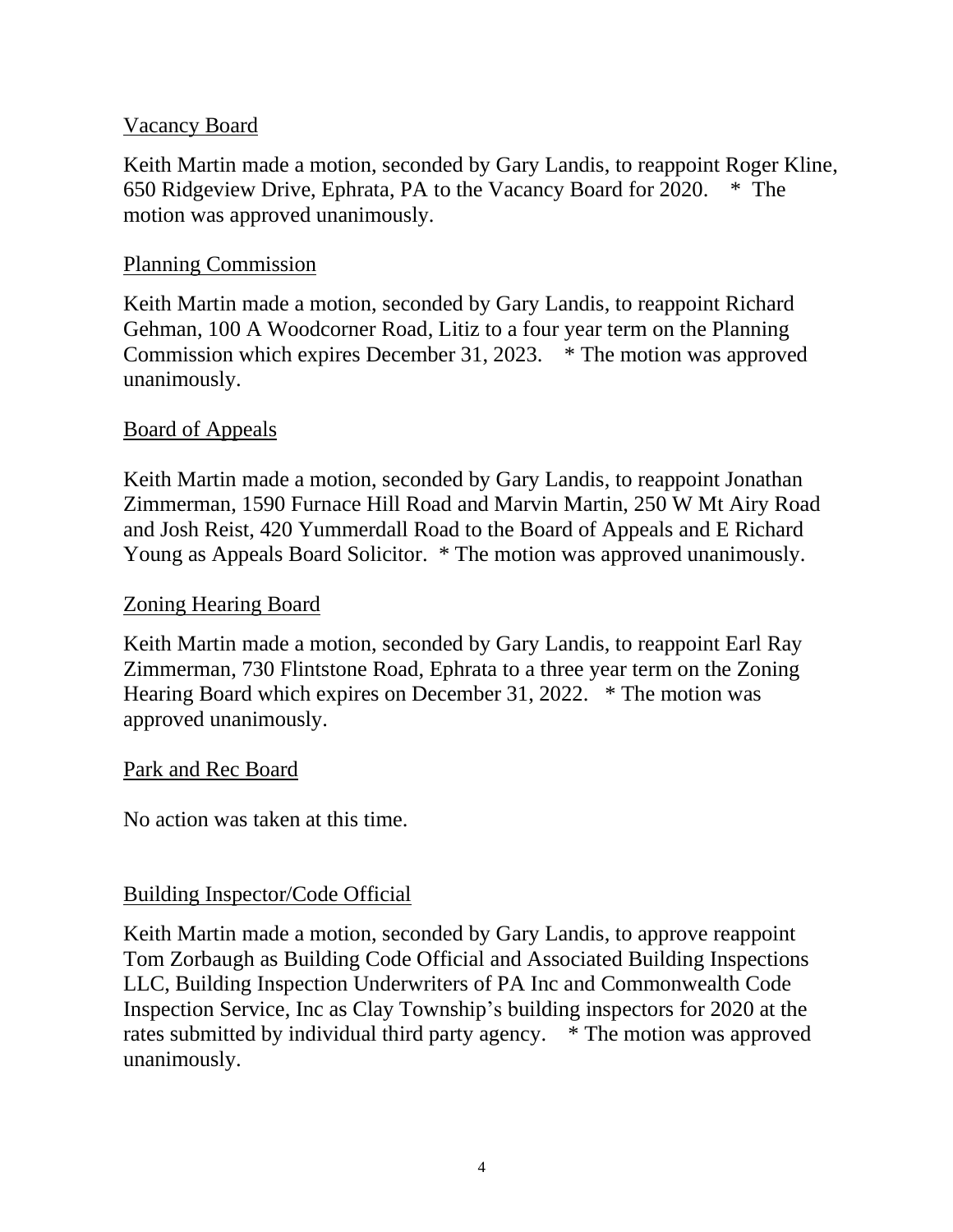Keith Martin made a motion, seconded by Gary Landis to appoint Randy Maurer, 336 Hillcrest Drive, Ephrata as Clay Township's Fire Code Official. \* The motion was approved unanimously.

## Redevelopment Authority

Keith Martin made a motion, seconded by Gary Landis, to reappoint Thomas Zeager as citizen representative to the Lancaster County Redevelopment Authority for 2020. \* The motion was approved unanimously.

## **Mileage Rate**

Keith Martin made a motion, seconded by Gary Landis to set the mileage rate for business use of personal vehicles at the maximum allowable not itemized reimbursement IRS rate which is currently set at \$.575 per mile for 2020. \* The motion was approved unanimously.

## Meeting Schedule

Keith Martin made a motion, seconded by Gary Landis, to maintain the following meeting schedule for 2020. Board of Supervisors  $-2<sup>nd</sup>$  Monday PM and  $4<sup>th</sup>$ Tuesday AM; Zoning Hearing Board  $-1$ <sup>st</sup> Thursday; Planning Commission  $-4<sup>th</sup>$ Monday; and Park and Recreation the 1<sup>st</sup> Tuesday of each month as printed on the attached sheet. \* The motion was approved unanimously.

## Establish Fees

Keith Martin made a motion, seconded by Gary Landis, to adopt Resolution #010620A Clay Township Schedule of Fees for 2020 as included in the packets. \* The motion was approved unanimously.

## Employee Salaries

Keith Martin made a motion, seconded by Gary Landis, to approve the 2020 employees' salaries as follows. \* The motion was approved unanimously.

| Earl Stauffer       | \$30.92/hour                                     |
|---------------------|--------------------------------------------------|
| Gary Calik          | \$27.30/hour                                     |
| Donald Moyer        | \$21.00/hour                                     |
| <b>Bruce Leisey</b> | \$77,700/annual                                  |
| Tom Zorbaugh        | $$32.31/hour$ – part time approx. 7 hours a week |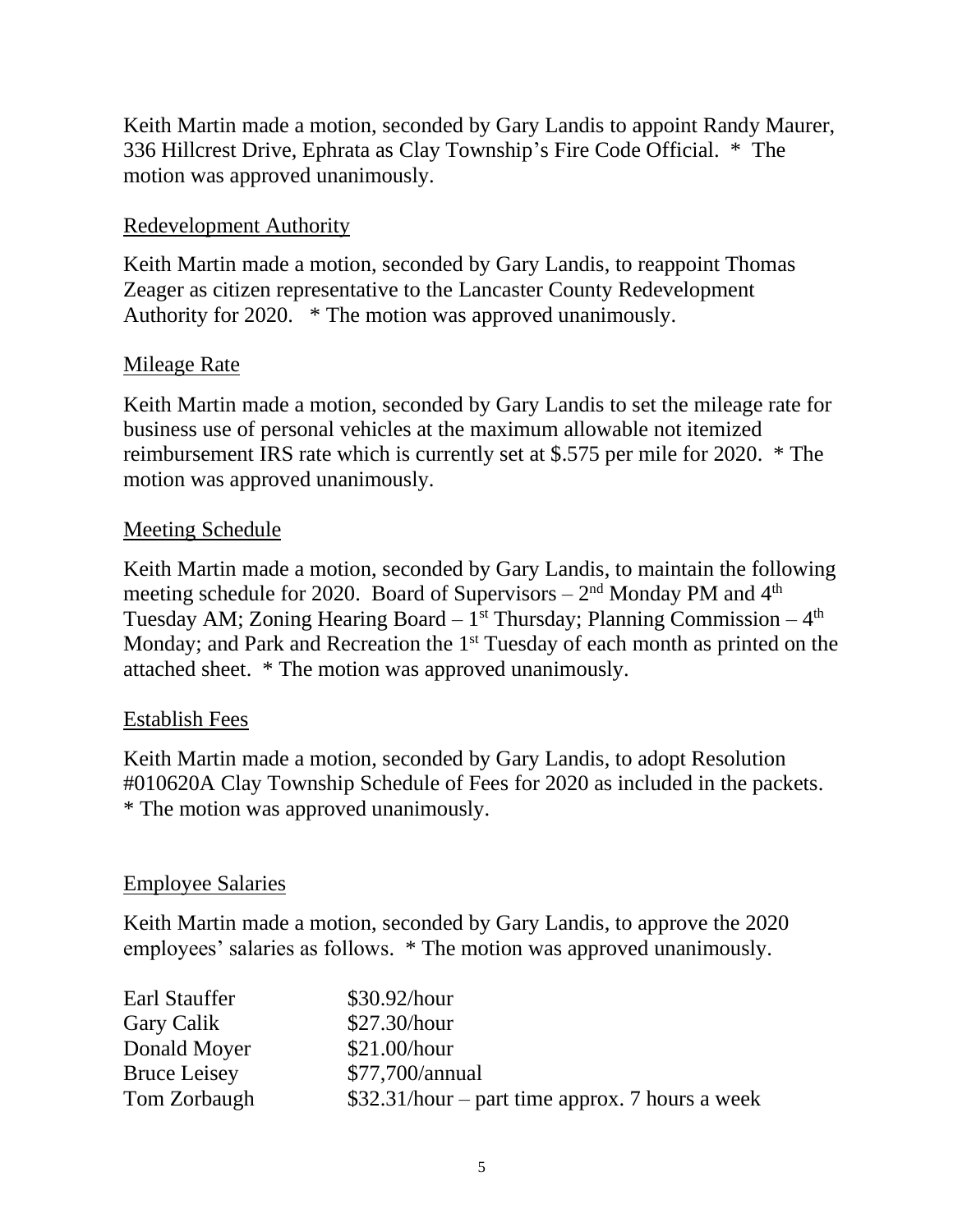| Wendy Hackman                              | \$19.00/hour                                            |
|--------------------------------------------|---------------------------------------------------------|
| <b>Marvin Stoner</b>                       | \$300 per perk and probe, \$100 per permit and \$50 per |
|                                            | hour for other work performed                           |
| <b>PT Lawn Maint</b>                       | $16.08/h$ our                                           |
| PT Summer Road Maint 12.00/hour (Seasonal) |                                                         |

### Part-Time Snow Removal – Personnel / Rate

Gary Landis made a motion, seconded by Keith Martin, to reappoint on a parttime as-needed basis Samuel Eberly, 135 W Mt Airy Road, Stevens at a rate of \$20.36/hour for snow removal and road maintenance in 2020. \* The motion was approved unanimously.

### Authority to Employ Supervisors

Keith Martin made a motion, seconded by Gary Landis, to authorize the employment of the Supervisors to perform Public Works duties, Clerical duties, mobile home park inspections and stormwater inspections at a rate set by the Auditors. \* The motion was approved unanimously.

### Treasurer's Bond

Keith Martin made a motion, seconded by Gary Landis, to maintain the Treasurer's Bond amount at \$1,000,000. \* The motion was approved unanimously.

### Public Officials' Bond

Keith Martin made a motion, seconded by Gary Landis, to maintain the Public Official's Bond amount at \$350,000. \* The motion was approved unanimously.

### Delegates to PA State Association of Township Supervisors Annual Convention

Keith Martin made a motion, seconded by Tim Lausch, to reappoint Bruce Leisey as voting delegate and Gary Landis as alternate voting delegate for the PSATS annual convention. \* The motion was approved unanimously.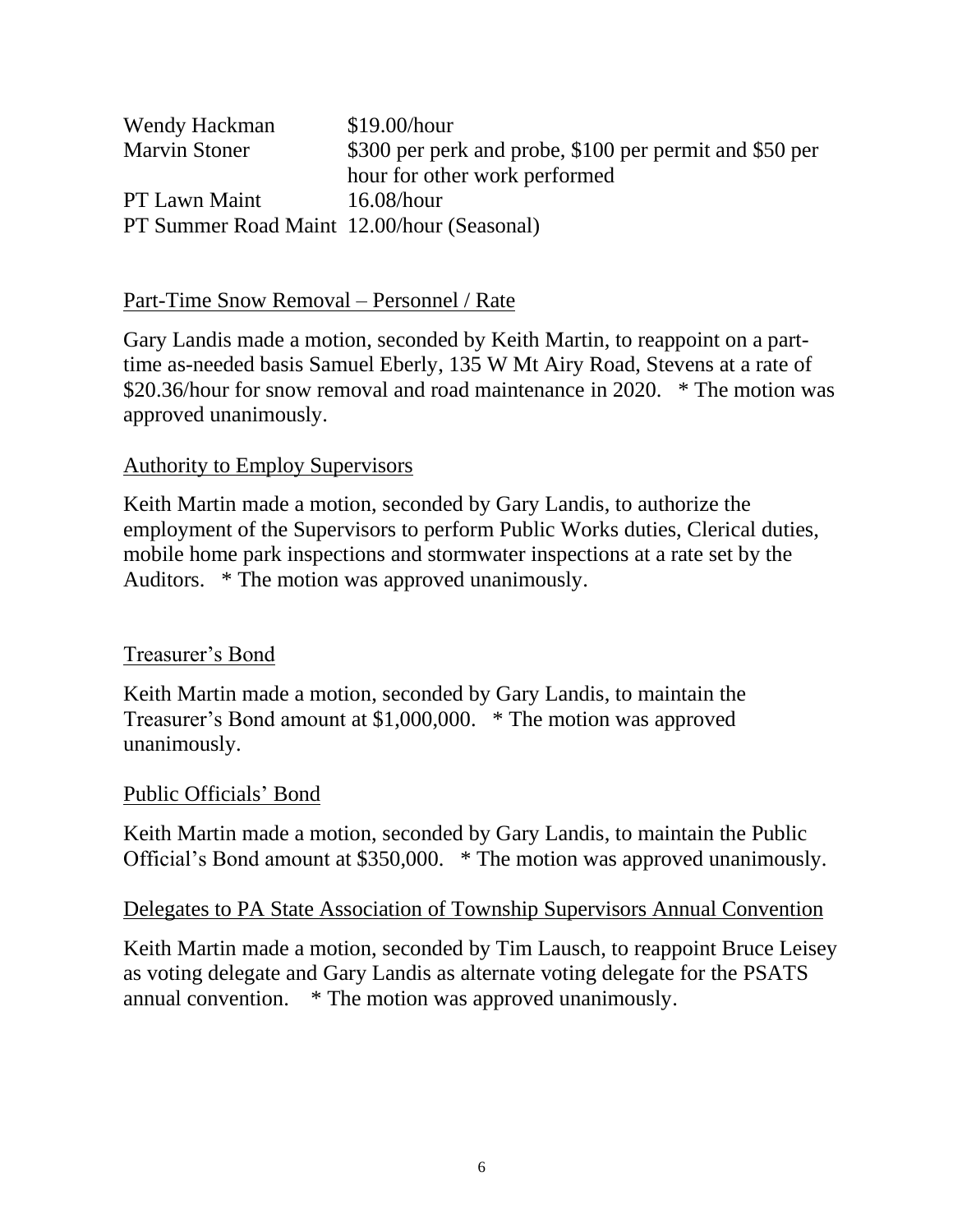## Employee Holidays

Keith Martin made a motion, seconded by Gary Landis, to approve the 2020 holiday schedule for the employees as printed and attached. \* The motion was approved unanimously.

## Sewer Fees

Keith Martin made a motion, seconded by Gary Landis, to approve sewer fees of \$415 per year which is the same as 2019. \* The motion was approved unanimously.

## Street Lighting Assessment

Gary Landis made a motion, seconded by Keith Martin to approve Resolution # 010620 which maintains the fee for street light assessment at \$100.00 per year for 2020. \* The motion was approved unanimously.

## Approve Employee Holiday Function

Gary Landis made a motion, seconded by Keith Martin to approve an appreciation function in 2020 for employees, volunteers and families. \* The motion was approved unanimously.

## Approve Payment to Northern Lancaster County Regional Police Dept

Gary Landis made a motion, seconded by Keith Martin to approve payment in the amount of \$98,059.48 for the first installment payment of the 2020 police contract. \* The motion was approved unanimously.

## Appoint Ephrata Area Joint Authority Member

Keith Martin made a motion, seconded by Tim Lausch to reappoint Gary Landis, 110 Yummerdall Road, Lititz as one of Clay Township's EAJA members. \* The motion was approved unanimously.